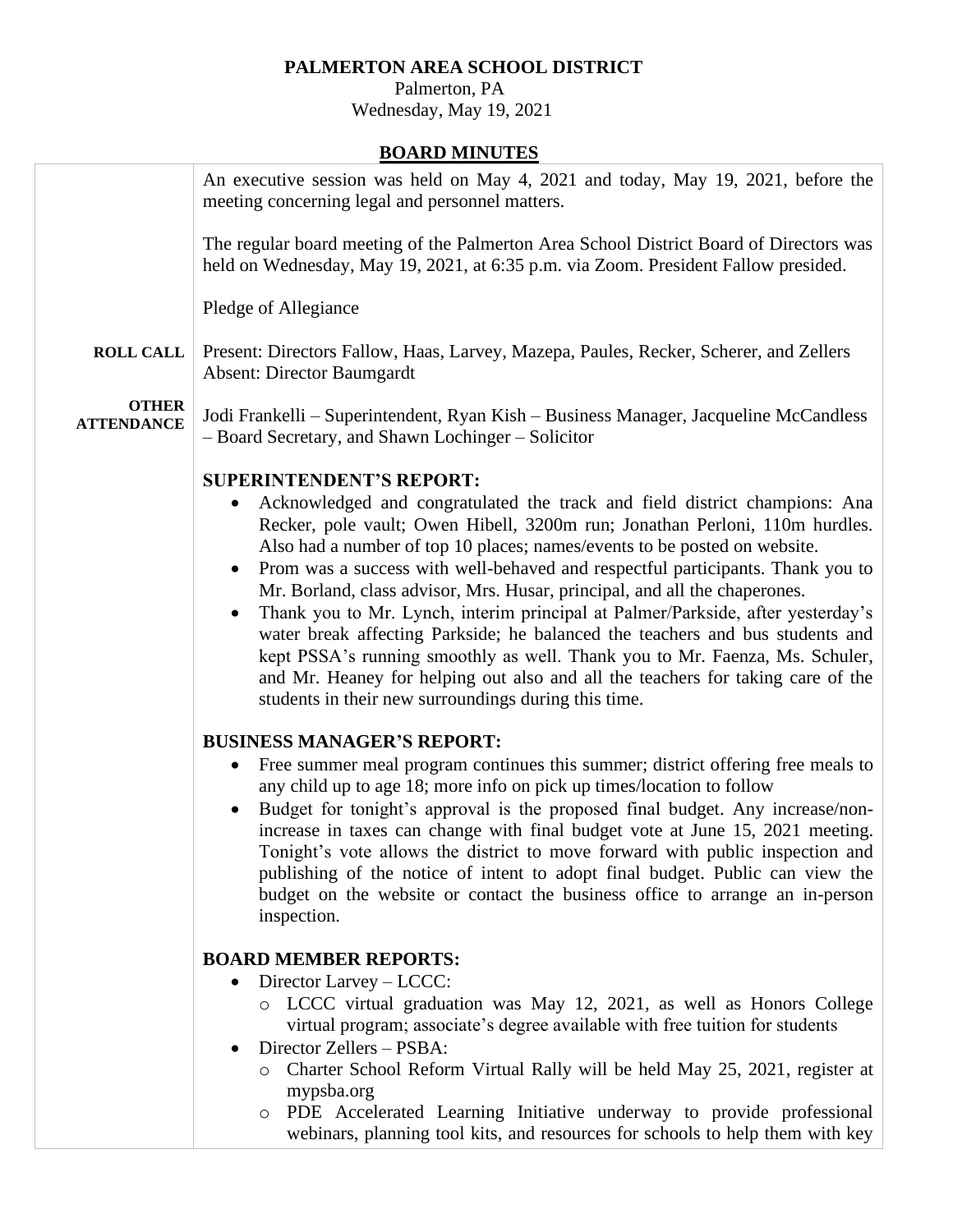|                                                                          | decisions going into next school year<br>PA Commission on Crime and Delinquency are partnering with Risk and<br>$\circ$<br>Strategy Management Corporation which developed a K-12 threat assessment<br>technical and assistance training network at no charge and mandatory to the<br>district<br>FCC has launched the Emergency Broadband Benefit Program for families<br>$\circ$<br>struggling to afford internet service during the pandemic, up to \$50 off per<br>month and money off for tablet/laptop; details available on website<br>Director Haas - Library:<br>Bag Sale in May, \$2 to fill with books, puzzles, \$1 for VHS tapes, call ahead;<br>hours changing, no longer need an appointment except to use a computer<br>Director Fallow - CCTI:<br>JOC will be voting tomorrow regarding graduation because of restrictions<br>$\circ$<br>being lifted for gatherings. Graduation will be, if approved, on June 18 <sup>th,</sup> held<br>rain or shine on the CCTI grounds as a tented event from 10-Noon, will<br>include entire class and guests. Palmerton CCTI students may participate in<br>their home school's graduation as well, please notify the HS principal |
|--------------------------------------------------------------------------|-------------------------------------------------------------------------------------------------------------------------------------------------------------------------------------------------------------------------------------------------------------------------------------------------------------------------------------------------------------------------------------------------------------------------------------------------------------------------------------------------------------------------------------------------------------------------------------------------------------------------------------------------------------------------------------------------------------------------------------------------------------------------------------------------------------------------------------------------------------------------------------------------------------------------------------------------------------------------------------------------------------------------------------------------------------------------------------------------------------------------------------------------------------------------------------------|
|                                                                          | <b>PUBLIC PARTICIPATION:</b><br>None<br>$\bullet$                                                                                                                                                                                                                                                                                                                                                                                                                                                                                                                                                                                                                                                                                                                                                                                                                                                                                                                                                                                                                                                                                                                                         |
| <b>CONSENT</b><br><b>AGENDA</b>                                          | Director Larvey moved, seconded by Director Mazepa, to approve the attached consent<br>agenda.                                                                                                                                                                                                                                                                                                                                                                                                                                                                                                                                                                                                                                                                                                                                                                                                                                                                                                                                                                                                                                                                                            |
|                                                                          | Aye Votes: All Directors Present.<br>Nay Votes: None. Motion Carried.                                                                                                                                                                                                                                                                                                                                                                                                                                                                                                                                                                                                                                                                                                                                                                                                                                                                                                                                                                                                                                                                                                                     |
|                                                                          | <b>CONSENT AGENDA:</b>                                                                                                                                                                                                                                                                                                                                                                                                                                                                                                                                                                                                                                                                                                                                                                                                                                                                                                                                                                                                                                                                                                                                                                    |
| <b>BOARD MINUTES</b>                                                     | Approved the Board Meeting Minutes from April 20, 2021                                                                                                                                                                                                                                                                                                                                                                                                                                                                                                                                                                                                                                                                                                                                                                                                                                                                                                                                                                                                                                                                                                                                    |
| <b>FINANCIAL</b><br><b>REPORTS</b>                                       | Approved the Accounts Payable Reports                                                                                                                                                                                                                                                                                                                                                                                                                                                                                                                                                                                                                                                                                                                                                                                                                                                                                                                                                                                                                                                                                                                                                     |
|                                                                          | Approved the Treasurer's Reports                                                                                                                                                                                                                                                                                                                                                                                                                                                                                                                                                                                                                                                                                                                                                                                                                                                                                                                                                                                                                                                                                                                                                          |
| <b>ESY PROGRAM</b>                                                       | Approved the following staff to work in the Extended School Year (ESY) program from<br>July 6, 2021 through July 29, 2021:<br>Teachers @ \$33.00/hour: Karoline Anthony; Kristen Perdew; Amanda Cappella;<br><b>Michelle Davis</b>                                                                                                                                                                                                                                                                                                                                                                                                                                                                                                                                                                                                                                                                                                                                                                                                                                                                                                                                                        |
|                                                                          | Instructional Aides @ current rate of pay: Christine King; Jennifer Anthony;                                                                                                                                                                                                                                                                                                                                                                                                                                                                                                                                                                                                                                                                                                                                                                                                                                                                                                                                                                                                                                                                                                              |
|                                                                          | Kendra Smiley<br>Health Room Technician @ current rate of pay: Michelle Bisbing<br>Speech services @ contracted rate through Pediatric Therapy Services                                                                                                                                                                                                                                                                                                                                                                                                                                                                                                                                                                                                                                                                                                                                                                                                                                                                                                                                                                                                                                   |
| <b>COVID</b><br><b>COMPENSATORY</b><br><b>SERVICES</b><br><b>PROGRAM</b> | Approved the following staff to work in the PA COVID-19 Compensatory Services<br>(CCS) program from June 14, 2021 through June 25, 2021:<br>Teachers @ \$33.00/hour: Amanda Mayer; Kristen Perdew<br>Health Room Technician @ current rate of pay: Michelle Bisbing                                                                                                                                                                                                                                                                                                                                                                                                                                                                                                                                                                                                                                                                                                                                                                                                                                                                                                                       |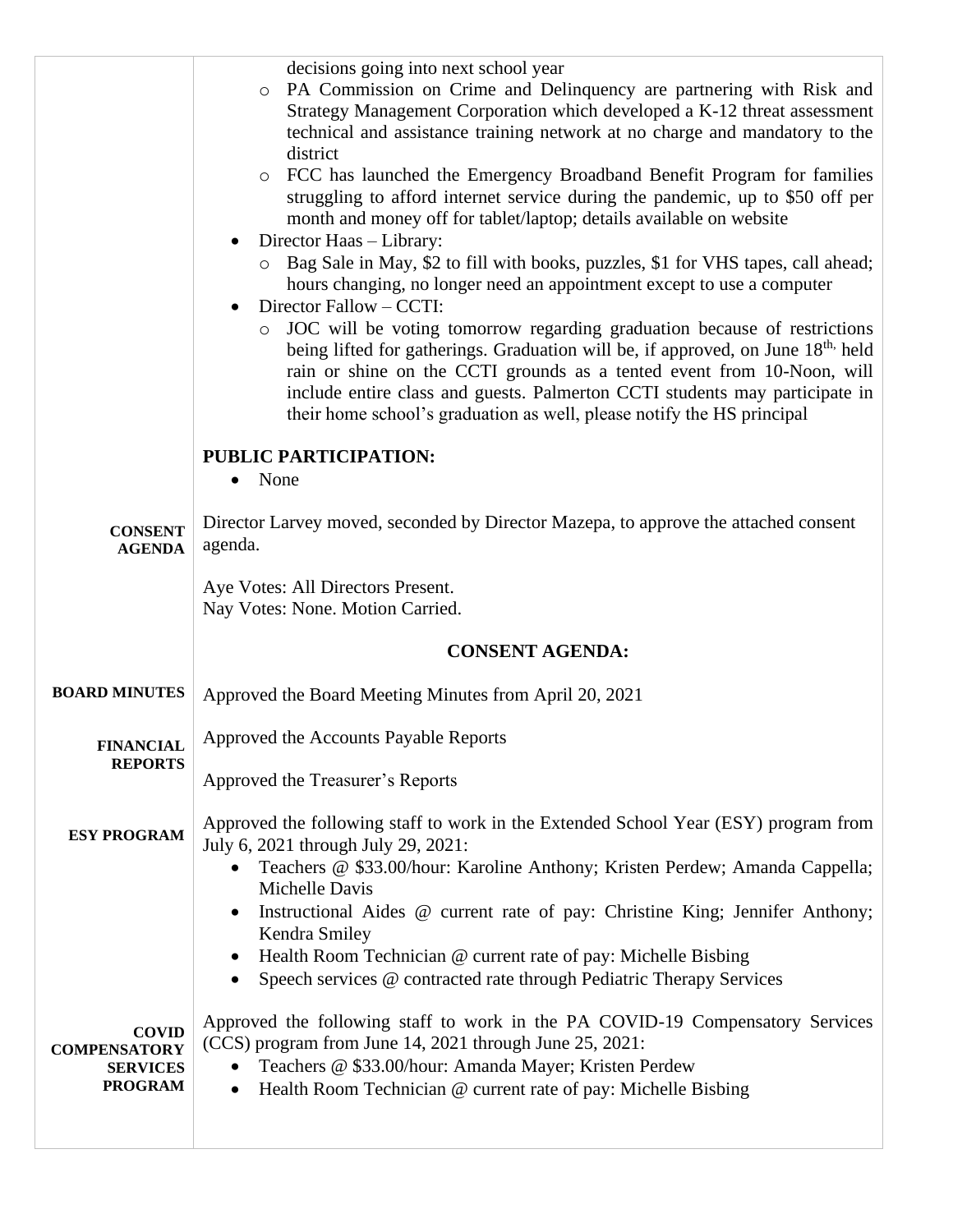| eBRIDGES<br><b>SUMMER</b>                                | Approved Andrew Remsing as summer program facilitator of the eBridges Course/Credit<br>Recovery Program for students in grades 7-12 at the rate of \$33/hour. Program to run                                                                                                            |
|----------------------------------------------------------|-----------------------------------------------------------------------------------------------------------------------------------------------------------------------------------------------------------------------------------------------------------------------------------------|
| <b>PROGRAM</b>                                           | June 21, 2021 through July 2, 2021.                                                                                                                                                                                                                                                     |
| <b>CHILD REARING</b><br><b>EXTENSION</b>                 | Approved the extension of child rearing leave until the end of the 2020-2021 school year<br>for employee #10                                                                                                                                                                            |
| <b>FMLA</b>                                              | Approved the Family Medical Leave from April 23, 2021 through May 28, 2021 for<br>employee #353                                                                                                                                                                                         |
| <b>UNCOMPENSATED</b><br><b>LEAVES</b>                    | Approved one day of uncompensated leave on April 27, 2021 for employee #496                                                                                                                                                                                                             |
|                                                          | Approved one day of uncompensated leave on May 4, 2021 for employee #452                                                                                                                                                                                                                |
|                                                          | Approved two days of uncompensated leave on April 27, 2021 and April 28, 2021 for<br>employee #129                                                                                                                                                                                      |
| <b>RETIREMENTS</b>                                       | Accepted the retirements of the following employees effective at the end of the 2020-<br>2021 school year:                                                                                                                                                                              |
|                                                          | Anna Corby<br><b>HS English Teacher</b>                                                                                                                                                                                                                                                 |
|                                                          | <b>Bonnie Tavella</b><br><b>HS English Teacher</b>                                                                                                                                                                                                                                      |
| <b>SOFTBALL</b><br><b>RESIGNATION</b><br><b>AND HIRE</b> | Accepted the resignation of Rodney Strohl as co-assistant softball coach (1/2) and<br>approved as assistant coach with full stipend of \$2,689 for the 2020-2021 school year                                                                                                            |
| <b>FOOTBALL</b><br><b>RESIGNATION</b>                    | Accepted the resignation of Matthew Guedes as assistant football coach $(1/2)$ for the<br>2021-2022 school year effective May 20, 2021                                                                                                                                                  |
| <b>FOOTBALL HIRES</b><br>2021-22                         | Approved the following additions to the football coaches for the 2021-2022 school year<br>effective May 20, 2021:                                                                                                                                                                       |
|                                                          | <b>Matthew Guedes</b><br><b>Volunteer Football Coach</b><br>$-$                                                                                                                                                                                                                         |
|                                                          | James Hunsicker<br><b>Volunteer Football Coach</b>                                                                                                                                                                                                                                      |
|                                                          | <b>William Cameron</b><br>Assistant Football Coach (1/2)<br>\$2,059                                                                                                                                                                                                                     |
| <b>BOARD</b><br><b>SECRETARY</b>                         | Approved Jacqueline McCandless as Palmerton Area School Board Secretary effective<br>July 1, 2021 through June 30, 2025 at the rate of \$1,500.00 per year                                                                                                                              |
| <b>ASST. BOARD</b><br><b>SECRETARY</b>                   | Approved Ryan Kish as Palmerton Area School Board Assistant Secretary effective<br>July 1, 2021 through June 30, 2025                                                                                                                                                                   |
| <b>ADMINISTRATION</b><br><b>CONFERENCE</b>               | Approved Jodi Frankelli, Jamie Schuler, Paula Husar, Mary Brumbach, Dan Heaney,<br>Suzanne Rentschler, Rich DeSocio, and Christine Steigerwalt to attend the PASA virtual<br>professional development conference on June 16, July 21, and August 18, 2021, with a<br>cost of \$2,189.52 |
| IA & SECRETARY<br><b>SUB REMOVALS</b>                    | Removed from the list of substitute instructional assistant and secretary positions<br>effective May 20, 2021:                                                                                                                                                                          |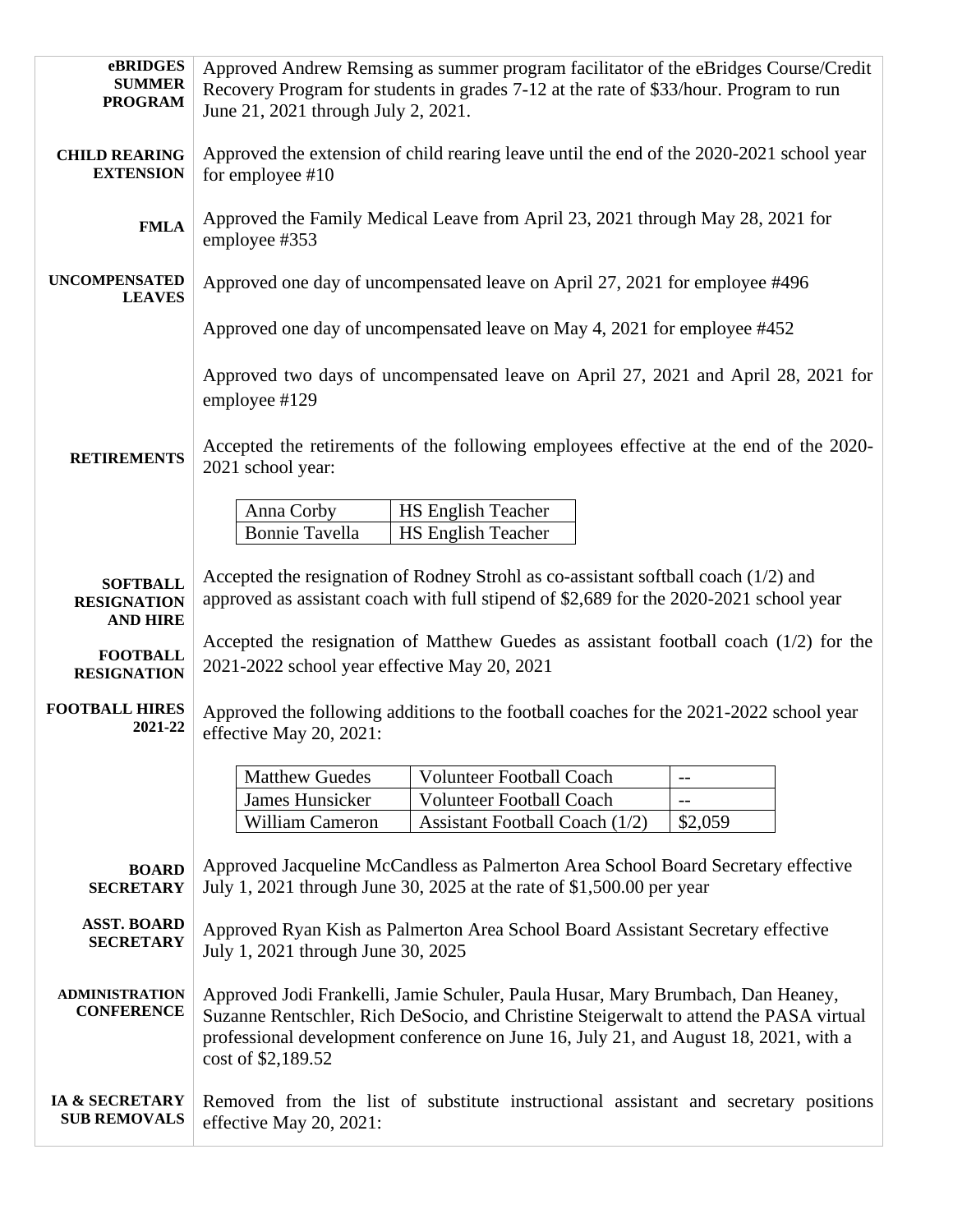|                                                  | April Duff<br>$\bullet$                                                                                                                  |
|--------------------------------------------------|------------------------------------------------------------------------------------------------------------------------------------------|
|                                                  | Kimberly Stefanoni                                                                                                                       |
|                                                  |                                                                                                                                          |
| <b>TUITION</b><br><b>REIMBURSEMENTS</b>          | Approved tuition reimbursements                                                                                                          |
| 1st READINGS                                     | Approved the first reading of the following policies:                                                                                    |
| <b>POLICIES 218.1-</b>                           | Policy #218.1 Weapons                                                                                                                    |
| 218.3-338                                        | Policy #218.3 Discipline of Student Convicted/Adjudicated of Sexual Assault                                                              |
|                                                  | Policy #338 Sabbatical Leave<br>$\bullet$                                                                                                |
|                                                  | Approved the second reading and adoption of the following polices:                                                                       |
| 2 <sup>nd</sup> READING<br><b>POLICIES &amp;</b> | Policy #103 Discrimination/Title IX Sexual Harassment Affecting Students                                                                 |
| <b>ADOPTION 103-</b>                             | Policy #104 Discrimination/Title IX Sexual Harassment Affecting Staff<br>$\bullet$                                                       |
| 104-150-222-252-                                 | Policy #150 Title I-Comparability of Services<br>$\bullet$                                                                               |
| 323-918                                          | Policy #222 Tobacco and Vaping Products                                                                                                  |
|                                                  | Policy #252 Dating Violence                                                                                                              |
|                                                  | Policy #323 Tobacco and Vaping Products                                                                                                  |
|                                                  | Policy #918 Title I Parent and Family Engagement<br>$\bullet$                                                                            |
|                                                  |                                                                                                                                          |
| <b>GEORGE'S BUS</b><br><b>CONTRACT</b>           | Approved the one-year contract with Leon A. George School Buses, Inc., at no increase<br>for the 2021-2022 school year                   |
| 2021-22                                          |                                                                                                                                          |
| <b>FOOD SERVICE</b>                              | Approved the food service contract renewal with Metz Culinary Management for the                                                         |
| <b>CONTRACT</b>                                  | 2021-2022 school year                                                                                                                    |
| 2021-22                                          |                                                                                                                                          |
| <b>CLIU TECH POOL</b>                            | Approved Palmerton Area School District to participate in the CLIU Technology Pool                                                       |
| <b>AGREEMENT</b>                                 | Legal Services Consultation Agreement for the 2021-2022 school year                                                                      |
| <b>BAYADA</b><br><b>NURSING</b>                  | Approved the contract with Bayada Nursing for the 2021-2022 school year                                                                  |
| <b>CLIU</b>                                      |                                                                                                                                          |
| <b>INTERGOVERN-</b>                              | Approved the CLIU Intergovernmental Agreement for Special Education Services for the<br>2021-2022 school year                            |
| <b>MENTAL</b><br><b>AGREEMENT</b>                |                                                                                                                                          |
| <b>CLIU</b>                                      | Approved the CLIU Agreement for TransPerfect Remote Interpreters Products &                                                              |
| <b>TRANSPERFECT</b>                              | Services for the 2021-2022 school year                                                                                                   |
| <b>SERVICES</b>                                  |                                                                                                                                          |
| <b>CSIU COMPUTER</b>                             | Authorized the Business Manager to sign the 2021-2022 Central Susquehanna                                                                |
| <b>SERVICES</b>                                  | Intermediate Unit (CSIU) Computer Service eService Rates Agreement, based on student                                                     |
| <b>AGREEMENT</b>                                 | enrollment, at an estimated cost of \$23,000 which provides for the district's accounting,<br>payroll, personnel, and inventory software |
|                                                  |                                                                                                                                          |
| <b>MOU PA STATE</b>                              | Accepted the Memorandum of Understanding between the Palmerton Area School                                                               |
| <b>POLICE</b>                                    | District and the Pennsylvania State Police                                                                                               |
|                                                  |                                                                                                                                          |
| <b>MOU PALMERTON</b><br><b>BOROUGH POLICE</b>    | Accepted the Memorandum of Understanding between the Palmerton Area School<br>District and the Palmerton Borough Police                  |
|                                                  |                                                                                                                                          |
| <b>BSN SPORTS</b><br><b>REWARD</b>               | Approved the BSN Sports Reward Program for the purchase and supply of athletic                                                           |
| <b>PROGRAM</b>                                   | apparel and equipment                                                                                                                    |
|                                                  |                                                                                                                                          |